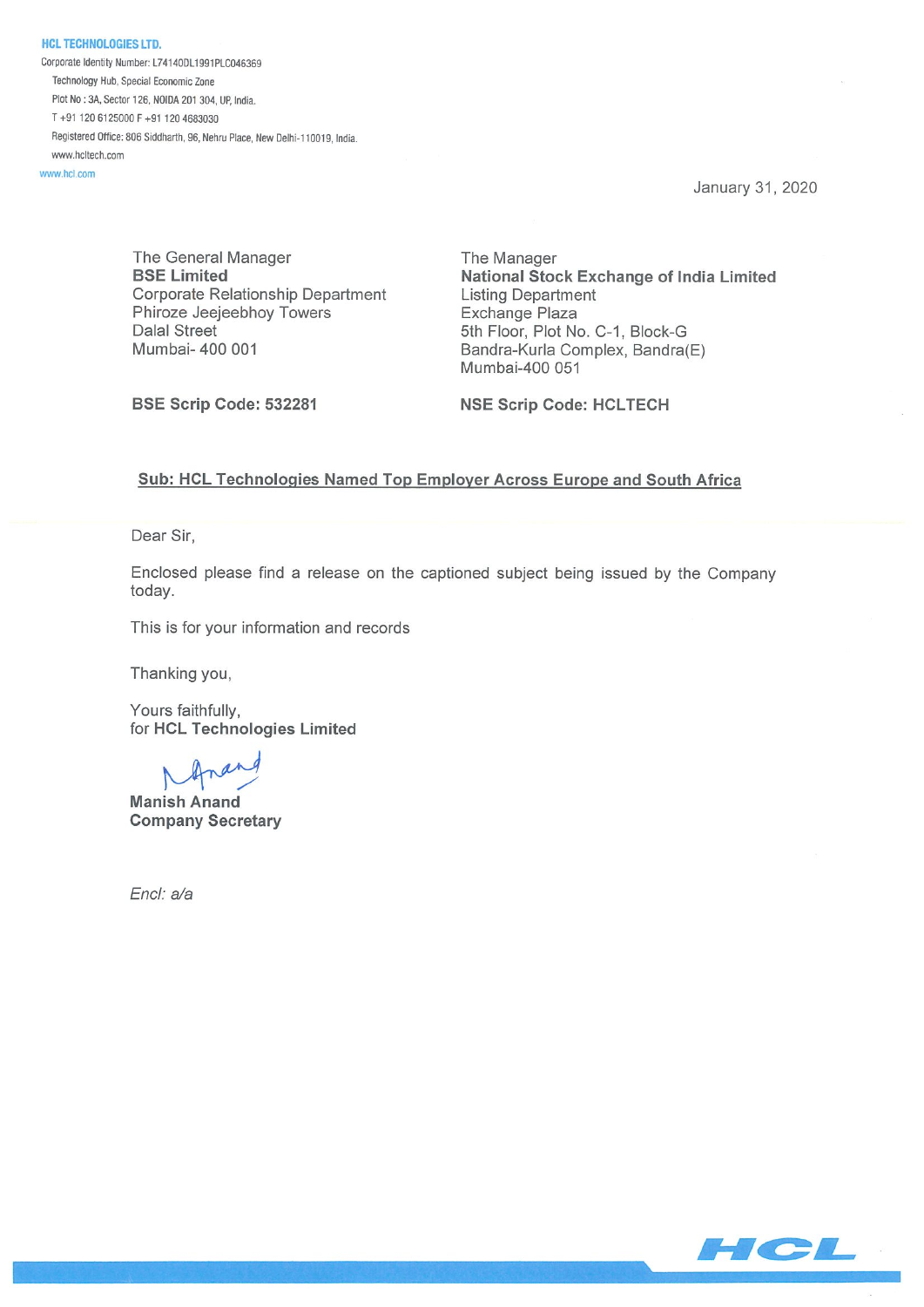

# HCL Technologies Named Top Employer Across Europe and South Africa

Coveted status awarded in seven countries in recognition of HCL's best-in-class employee engagement and people practices

Noida, India — January 31st, 2020 - HCL Technologies (HCL), a leading global technology company, today announced that it has been named a Top Employer 2020 in the United Kingdom, Sweden, Germany, the Netherlands, Poland, France and South Africa. As well as achieving status as a Top Employer in multiple regions for the first time, this is also the fourteenth consecutive year that HCL has been recognized in the United Kingdom. Organizations certified as Top Employers are selected for their dedication to providing the very best working environment for employees through their progressive 'people-first' HR practices.

The Top Employers Institute is the global authority in recognizing excellence in people practices. Established more than 28 years ago, the Top Employers Institute has certified over 1,600 organizations in 119 countries across five continents. These certified Top Employers positively impact the lives of nearly 7,000,000 employees globally. HCL successfully met the standards to achieve the certification in seven different countries after being assessed for its talent strategy, workforce planning, talent acquisition, on—boarding, learning & development, performance management, leadership development, career & succession management, compensation & benefits and culture.

"Recognizing our Certified Top Employers 2020 is an extremely proud moment for us all," said David Plink, CEO, Top Employers Institute. "The level of certification that HCL has achieved in multiple regions showcases its dedication to the consistent application of HR excellence across its business. HCL's commitment to empowering its employees stands as a shining example of how employers can enrich the world of work through outstanding people practices. I'd like to extend a hearty congratulations to HCL on a fantastic achievement!"

"We are honored to receive such prestigious recognition from the Top Employers Institute regarding our people practices across Europe and South Africa," said Apparao VV, Chief Human Resources Officer, HCL Technologies. "We employ more than 12,000 people in the EMEA region and pride ourselves on being an employee-first organization by building a culture of trust and transparency across our workforce. Working together with our employees has enabled us to create a culture that facilitates growth, learning and excellence for all. Being named a Top Employer will further strengthen our brand in local markets, as we continue to invest in our people and work to empower and engage our employees."

HCL's unique ideapreneurship culture fosters grass—roots innovation, providing an opportunity for its 149,000 employees to ideate, collaborate and create everyday innovative ideas to solve customer's business problems. It is based on the fundamental belief of inverting the organizational pyramid and engaging, enabling and empowering the front—line employees who are best placed to appreciate and understand the customers' business and shape the roadmap to enhance the 'value zone' created in every interaction they have.

### About HCL Technologies

HCL Technologies (HCL) empowers global enterprises with technology for the next decade today. HCL's Mode 1-2-3 strategy, through its deep-domain industry expertise, customer-centricity and entrepreneurial culture of ideapreneurship™ enables businesses to transform into next-gen enterprises.

HCL offers its services and products through three business units - IT and Business Services (ITBS), Engineering and R&D Services (ERS) and Products & Platforms (P&P). ITBS enables global enterprises to transform their businesses through offerings in areas of Applications, Infrastructure, Digital Process Operations and next generational digital transformation solutions. ERS offers engineering services and solutions in all aspects of product development and platform engineering. Under P&P, HCL provides modernized software products to global clients for their technology and industry-specific requirements. Through its cutting-edge co-innovation labs, global delivery capabilities and broad global network, HCL delivers holistic services in various industry verticals, categorized under